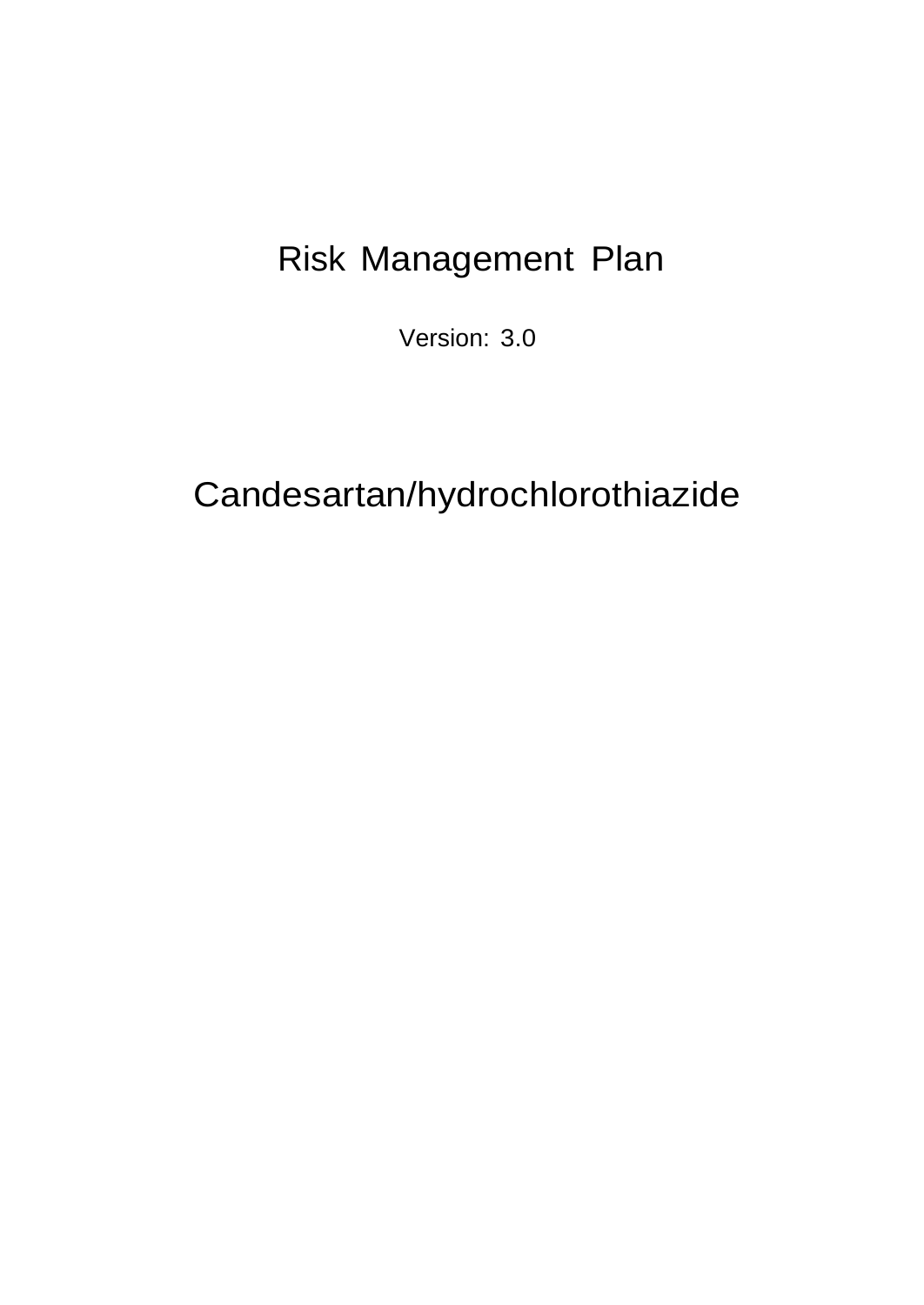#### **Vl.2 Elements for a public summary**

#### *V/.2.1 Overview of disease epidemiology <sup>1</sup> <sup>2</sup>*

More than a billion people throughout the world are affected by this disease. It can be found widely affecting people in both developed as well as underdeveloped countries. However, the rate of occurrence might vary significantly from one region to another. In India, only 3.4% of men and 6.8% of women are affected by this disorder, whereas in Poland, the figures read 68.9% for men and 72.5% for women. By 2004, the incidence rate for essential hypertension (high blood pressure with an unknown cause) in the US reached to 29%. It further went on to reach 34% by 2006, while African American adults had a peak incidence of 44% at the same time. The condition is more prevalently seen in Native American and black population and less frequently observed in Mexican Americans and whites. It generally affects more men or people belonging to the lower socioeconomic group.

Essential hypertension is also common in young children, pre-teens and teenagers.

By definition, essential hypertension has no definite cause. However, genetic and a number of environmental factors are believed to be responsible for the cause of this disorder. A wide array of factors can lead to the development of essential hypertension. The cause of this condition can differ greatly amongst individuals within a wider population. Although no definite cause has been identified that can give rise to this condition, a number of risk factors that increases the tendency of essential hypertension have been identified.

Genetic factors can greatly increase the risk of development of this disorder. More than fifty genes that might contribute to hypertension have been identified, and it is believed that numerous genetic defects exhibit raised blood pressure as an essential feature. Another opinion is that essential hypertension might occur as a result of single gene mutations that can be passed on from parent to child.

Hypertension can be caused by increasing age, and in such cases it is most likely caused by multiple factors. One mechanism involves stiffening of the arteries; it can be caused by increased arterial blood pressure. There is a relation between increased age and reduced ability for the kidneys to efficiently eliminate sodium from the body. Certain diseases involving small blood vessels of the kidney might also lead to increased blood sodium levels that can potentially increase blood pressure.

Obesity can greatly increase the chances of hypertension. More than 85% cases of essential hypertension are caused by Body Mass Index (BMI) greater than 25.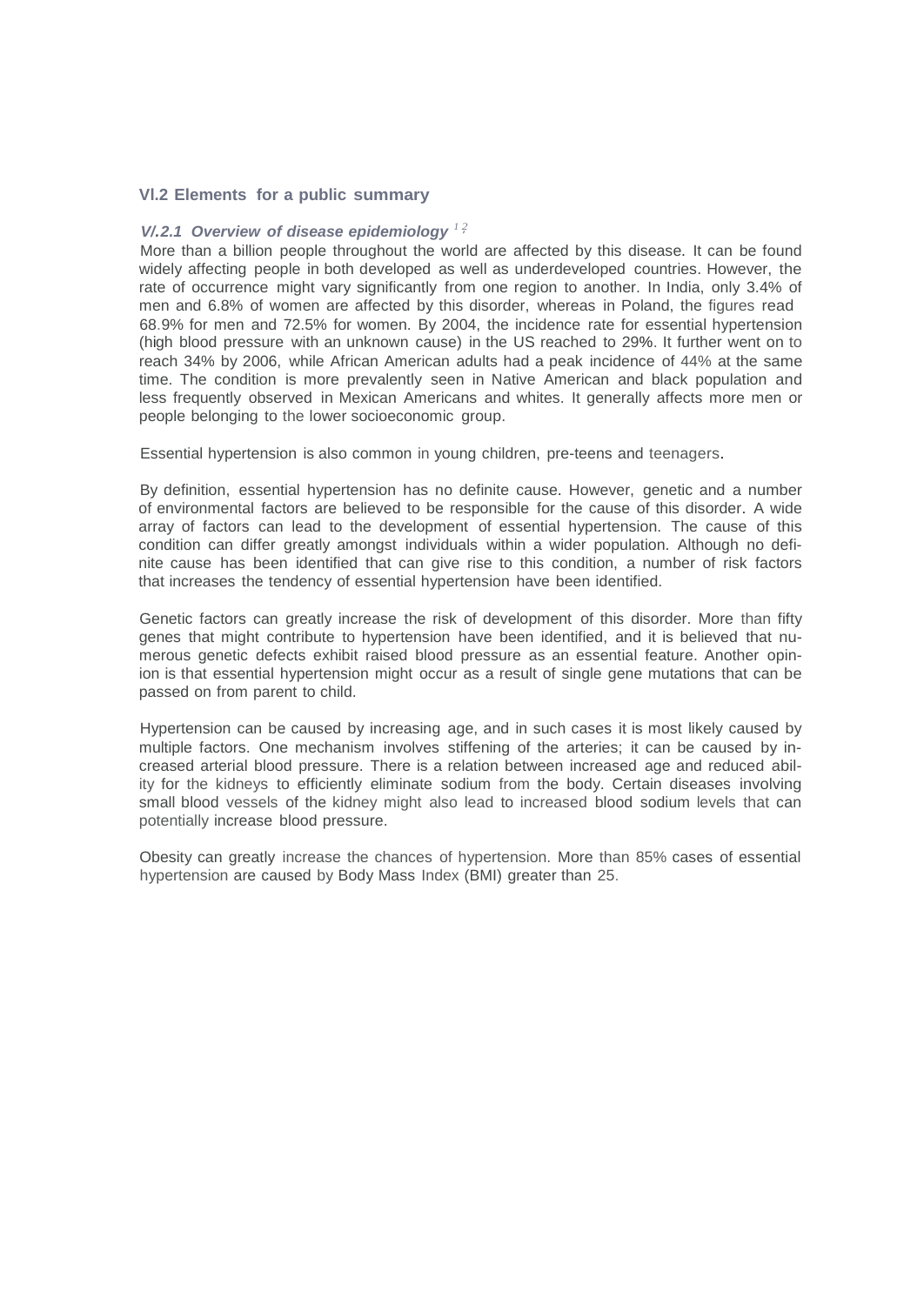Other important risk factors include:

- •Potassium
- •Alcoholism
- •Renin elevation
- •Diabetes Mellitus
- •Sodium sensitivity
- •Cigarette smoking
- •Vitamin D deficiency
- •Stress or anxiousness
- •Hyperinsulinemia and/or insulin resistance

### *V/.2.2 Summary of treatment benefits<sup>3</sup> <sup>4</sup>*

Various types of medications, collectively known as antihypertensive drugs can be used for treating hypertension. Candesartan/hydrochlorothiazide belong to a group of medicines which lower the blood pressure.

Reduction of blood pressure by around 5 mmHg can minimize the risks of stroke by nearly 34%, of an ischemic heart disease by around 21% as well as reduce the propensity of conditions such as of heart failure, dementia, and the death rate from cardiovascular diseases. The main goal of treatment must be to reduce the blood pressure lower than the level of 140/90 mmHg for the majority of patients, and even lower for patients of diabetes and/or kidney disease.

#### *V/.2.3 Unknowns relating to treatment benefits*

Based on the information currently available, no further studies are needed on how well candesartan/hydrochlorothiazide works. There is also no evidence to suggest that factors such as age, sex, race or organ disease affect how well candesartan/hydrochlorothiazide works in the people most likely to take it. However it is not known if candesartan/hydrochlorothiazide are safe and effective to use in children under 18 years of age.

#### *V/.2.4 Summary of safety concerns*

| <b>Risk</b>                     | What is known                                                                                                                                                                                                                                                                                                                                                                                                                                                                      | <b>Preventability</b>                                                                                                                                                                                                                                                                                                                                                    |
|---------------------------------|------------------------------------------------------------------------------------------------------------------------------------------------------------------------------------------------------------------------------------------------------------------------------------------------------------------------------------------------------------------------------------------------------------------------------------------------------------------------------------|--------------------------------------------------------------------------------------------------------------------------------------------------------------------------------------------------------------------------------------------------------------------------------------------------------------------------------------------------------------------------|
| Kidney and urinary<br>disorders | Candesartan (AllRA) plus the use<br>of other AllRAs and anti-<br>inflammatory medicines<br>(NSAIDs) may lead to an in-<br>creased risk of worsening of kid-<br>ney function, including possible<br>kidney failure, and an increase in<br>blood potassium levels, especial-<br>ly in patients with poor pre-<br>existing kidney function.<br>Hydrochlorothiazide may in-<br>crease the risk of kidney insuffi-<br>ciency especially with high doses<br>of iodinated contrast media. | The combination (ACE inhibi-<br>tors (e.g. Captopril)), with the<br>use of AIIRAs and NSAIDs)<br>should be administered with<br>caution, especially in the elder-<br>ly. Patients should be ade-<br>quately hydrated and consider-<br>ation should be given to moni-<br>taring kidney function after be-<br>ginning combination therapy,<br>and periodically thereafter. |
| <b>Hypotension</b>              | In patients with decreased blood<br>volume and/or decreased sodi-<br>um levels hypotension may oc-<br>cur.<br>Hypotension may occur during<br>anaesthesia and surgery. Very                                                                                                                                                                                                                                                                                                        | Treatment to reduce the symp-<br>toms should be started and vital<br>signs monitored. The patient<br>should be placed on there back<br>with the legs elevated. If this is<br>not sufficient, intravenous fluids                                                                                                                                                          |

### **Important identified risks**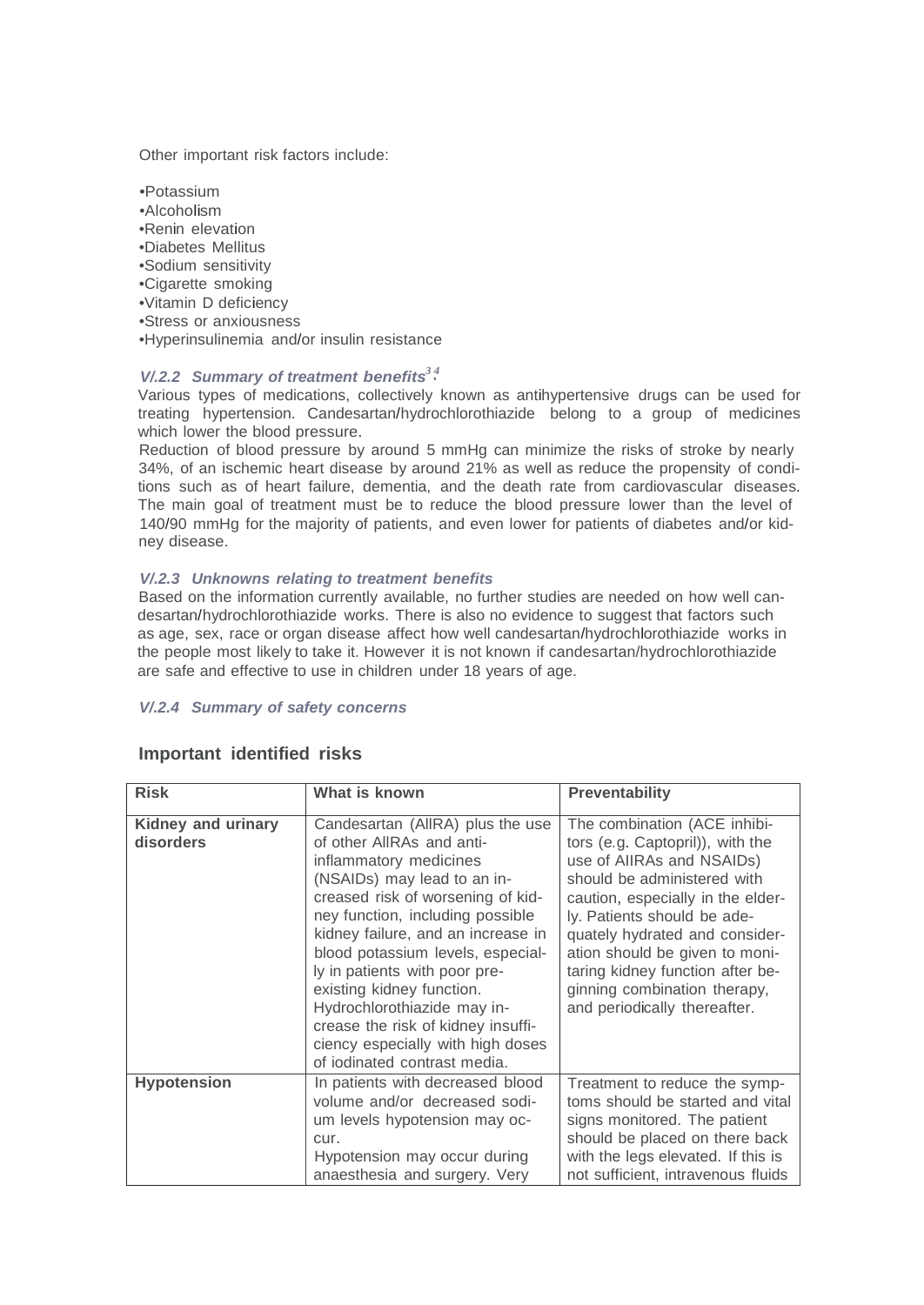|                                                                                                        | rarely, hypotension may be se-<br>vere such that it may warrant the<br>use of intravenous fluids and/or<br>medications that will increase the<br>blood pressure.                                                                                                                                                                                                                                                                                                                                                                                                                                                                                                                                                                                                                                                                                                                                                                                                                                                     | should be given. Blood electro-<br>lyte and acid balance should be<br>checked and corrected, if<br>needed. Other medicines that<br>increase the function of the<br>heart may be administered if<br>the above-mentioned measures<br>are not sufficient.                                                                                                                                                                                                                                                                                     |
|--------------------------------------------------------------------------------------------------------|----------------------------------------------------------------------------------------------------------------------------------------------------------------------------------------------------------------------------------------------------------------------------------------------------------------------------------------------------------------------------------------------------------------------------------------------------------------------------------------------------------------------------------------------------------------------------------------------------------------------------------------------------------------------------------------------------------------------------------------------------------------------------------------------------------------------------------------------------------------------------------------------------------------------------------------------------------------------------------------------------------------------|--------------------------------------------------------------------------------------------------------------------------------------------------------------------------------------------------------------------------------------------------------------------------------------------------------------------------------------------------------------------------------------------------------------------------------------------------------------------------------------------------------------------------------------------|
| Electrolyte imbalance                                                                                  | Thiazide diuretics (hydrochloro-<br>thiazide) may decrease the out-<br>put of calcium in the urine and<br>may causes lightly increased<br>blood calcium concentrations.<br>Marked hypercalcaemia may be<br>a sign of hidden hyperparathy-<br>roidism (over active parathyroid<br>gland).<br>The potassium losing effect of<br>hydrochlorothiazide could be ex-<br>pected to be increased by other<br>medicinal products associated<br>with potassium loss and hypoka-<br>laemia.<br>Candesartan/hydrochlorothiazide<br>and potassium-sparing diuretics,<br>potassium supplements or salt<br>substitutes or other medicinal<br>products that may increase se-<br>rum potassium levels (e.g. hepa-<br>rin sodium) used together, may<br>lead to increases in blood potas-<br>sium.<br>Diuretic-induced hypokalaemia<br>and hypomagnesaemia (de-<br>creased magnesium) predispos-<br>es to the potential cardiotoxic ef-<br>fects of digitalis glycosides and<br>antiarrhythmics medication used<br>to treat the heart. | Periodic determination of blood<br>electrolytes should be per-<br>formed at appropriate intervals.<br>Thiazides, including hydrochlo-<br>rothiazide, can cause fluid or<br>electrolyte imbalance (hyper-<br>calcaemia, hypokalaemia, hy-<br>ponatraemia, hypomagnesae-<br>mia and hypochloraemic alka-<br>losis).<br>Periodic monitoring of serum<br>potassium is recommended<br>when candesar-<br>tan/hydrochlorothiazide is ad-<br>ministered with such medicinal<br>products.                                                           |
| Toxic effects to the<br>unborn (foetus) and<br>newborn baby in<br>case of late pregnan-<br>cy exposure | Evidence from studies regarding<br>the risk of birth defects following<br>exposure to medicines known as<br>angiotensin converting enzyme<br>inhibitors (ACE inhibitors) during<br>the first trimester (12 weeks) of<br>pregnancy has not been conclu-<br>sive; however a small increase in<br>risk cannot be excluded. Whilst<br>there is no controlled data on the<br>risk with medicines known as An-<br>giotensin II Receptor antagonists<br>(AIIRAs), similar risks may exist<br>for this class of drugs.<br>Exposure to AIIRA therapy during<br>the second and third trimesters is                                                                                                                                                                                                                                                                                                                                                                                                                             | Unless continued AIIRA thera-<br>py is considered necessary,<br>patients planning pregnancy<br>should be changed to other<br>blood pressure lowering medi-<br>cines that are safe to use dur-<br>ing pregnancy. When pregnan-<br>cy is first discovered, treatment<br>with AIIRAs should be stopped<br>immediately and, if appropriate,<br>other therapy should be started.<br>Should exposure to AIIRAs<br>have occurred from the second<br>trimester of pregnancy, ultra-<br>sound check of kidney function<br>and skull is recommended. |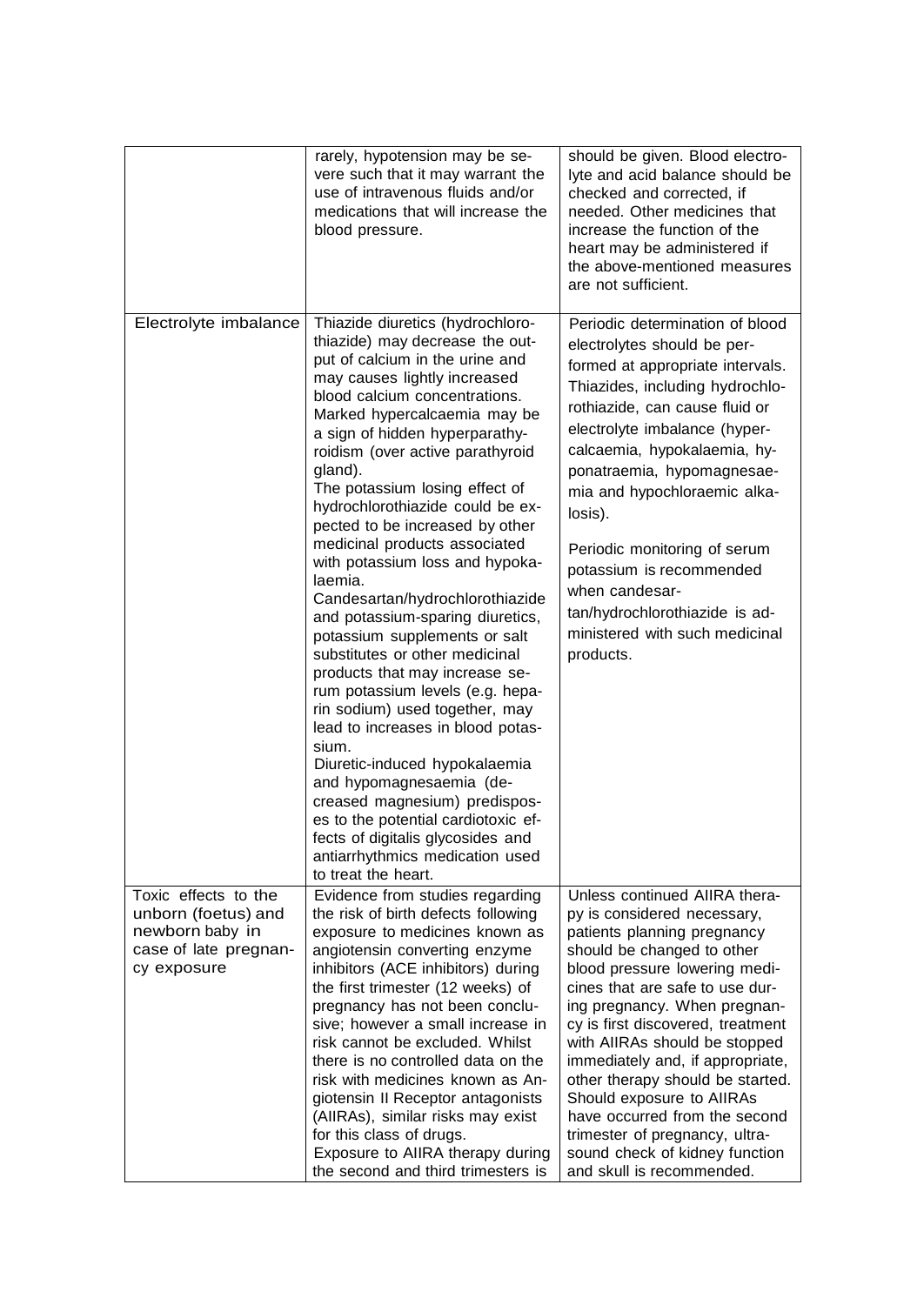| known to induce human toxic ef-<br>fects on the foetus (decreased<br>kidney function, deficiency of<br>amniotic fluid, decreased bone<br>formation of the skull) and new-<br>born (kidney failure, low blood<br>pressure, increased potassium<br>levels).                                                                                                                                                                                                                                                                                                                                                                                                                                                                                                                                                                  | Infants whose mothers have<br>taken AIIRAs should be closely<br>observed for low blood pres-<br>sure. Hydrochlorothiazide<br>should not be used for high<br>blood pressure in pregnant<br>women except in rare situations<br>where no other treatment could |
|----------------------------------------------------------------------------------------------------------------------------------------------------------------------------------------------------------------------------------------------------------------------------------------------------------------------------------------------------------------------------------------------------------------------------------------------------------------------------------------------------------------------------------------------------------------------------------------------------------------------------------------------------------------------------------------------------------------------------------------------------------------------------------------------------------------------------|-------------------------------------------------------------------------------------------------------------------------------------------------------------------------------------------------------------------------------------------------------------|
| There is limited experience with<br>hydrochlorothiazide during preg-<br>nancy, especially during the first<br>trimester. Animal studies are in-<br>sufficient.<br>Hydrochlorothiazide crosses the<br>placenta and enters the foetal<br>blood circulation. Based on the<br>way hydrochlorothiazide works,<br>its use during the second and<br>third trimesters may compromise<br>foetal blood circulation and may<br>cause unwanted foetal effects on<br>the newborn like jaundice, dis-<br>turbance of electrolyte balance<br>and decreased amounts of blood<br>platelets.<br>Hydrochlorothiazide should not be<br>used during pregnancy for oe-<br>dema, high blood pressure or<br>preeclampsia (high blood pres-<br>sure with protein in the urine) due<br>to the risk of decreased blood<br>volume which leads to a de- | be used.                                                                                                                                                                                                                                                    |
| creased flow of nutrients and ox-<br>ygen to the foetus, without a<br>beneficial effect on the course of<br>the disease.                                                                                                                                                                                                                                                                                                                                                                                                                                                                                                                                                                                                                                                                                                   |                                                                                                                                                                                                                                                             |

# Important potential risks

| <b>Risk</b>         | What is known                                                                                                                                                                                                                                | Preventability                                                                                                                                                                                                                                                                  |
|---------------------|----------------------------------------------------------------------------------------------------------------------------------------------------------------------------------------------------------------------------------------------|---------------------------------------------------------------------------------------------------------------------------------------------------------------------------------------------------------------------------------------------------------------------------------|
| Glucose intolerance | Treatment with a thiazide di-<br>uretic may effect glucose tol-<br>erance                                                                                                                                                                    | Dose adjustment of anti-<br>diabetic medicinal products,<br>including insulin, may be re-<br>quired. Metformin should be<br>used with caution because of<br>the risk of lactic acidosis in-<br>duced by possible functional<br>renal failure linked to hydro-<br>chlorothiazide |
| Lithium toxicity    | Reversible increases in blood Use of candesartan and hy-<br>lithium<br>concentrations<br>toxicity have been reported is not recommended. If the<br>during administration of lithi- combination proves neces-<br>um with Angiotensin Convert- | and drochlorothiazide with lithium<br>sary, careful monitoring of                                                                                                                                                                                                               |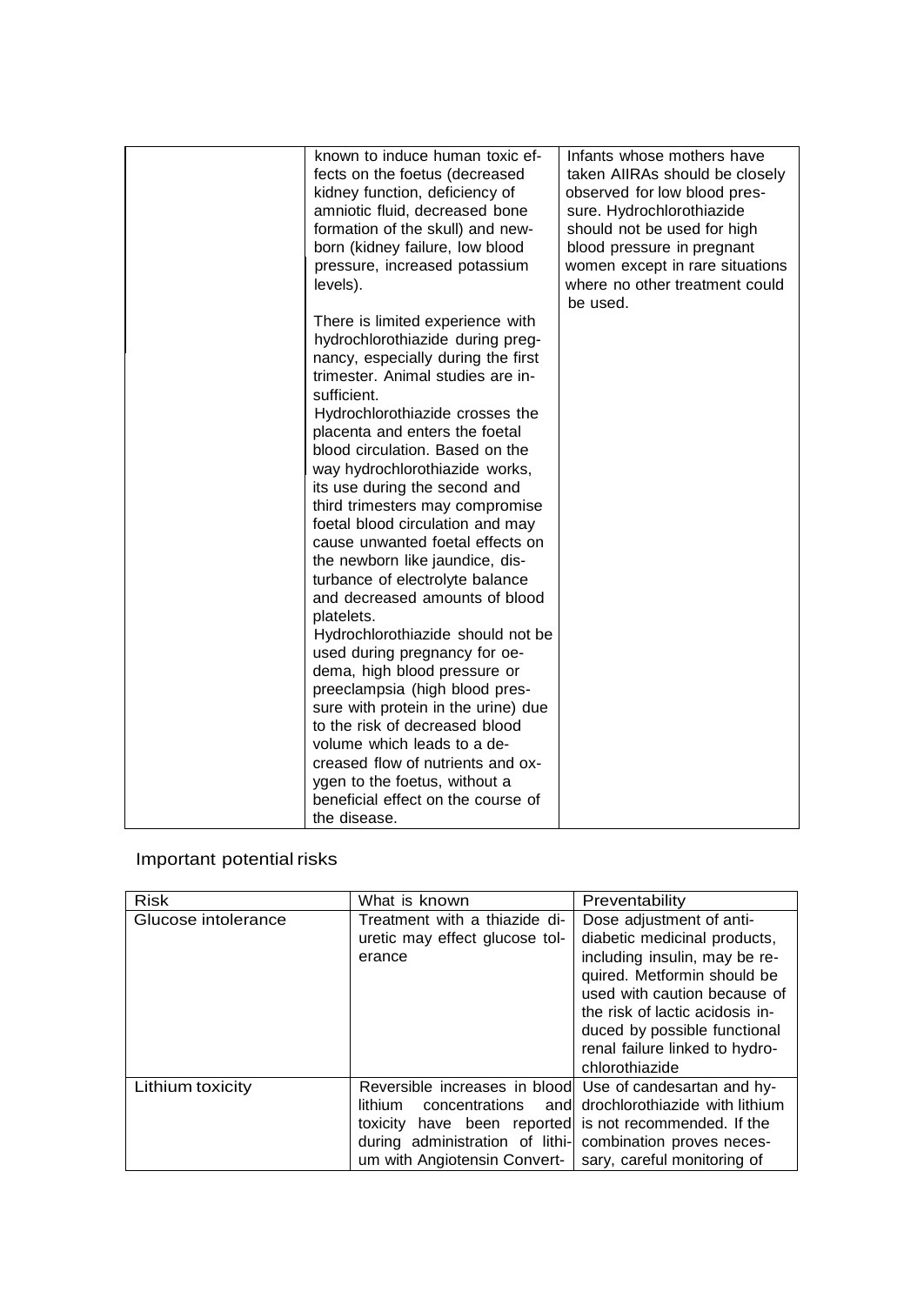|                         | ing Enzyme (ACE) inhibitors serum lithium levels is rec- |
|-------------------------|----------------------------------------------------------|
| or hydrochlorothiazide. | ommended.                                                |
|                         |                                                          |

# **Important missing information**

| <b>Risk</b>                              | What is known                                                                                                                                                                                                                                                                                                                                                                                           |
|------------------------------------------|---------------------------------------------------------------------------------------------------------------------------------------------------------------------------------------------------------------------------------------------------------------------------------------------------------------------------------------------------------------------------------------------------------|
| Use in children under 18<br>years of age | The safety and efficacy of candesartan/hydrochlorothiazide<br>in children aged between birth and 18 years have not been<br>established. No data is available.                                                                                                                                                                                                                                           |
| <b>Breastfeeding</b>                     | Angiotensin II Rece(;)tor Antagonists (AIIRAs):<br>Because no information is available regarding the use of<br>candesartan/hydrochlorothiazide during breastfeeding, can-<br>desartan/hydrochlorothiazide is not recommended and alter-<br>native treatments with better established safety profiles dur-<br>ing breastfeeding are preferable, especially while nursing a<br>newborn or preterm infant. |
|                                          | Hydrochlorothiazide:<br>Hydrochlorothiazide is excreted in human milk in small<br>amounts. Thiazides in high doses causing intense diuresis<br>can stop the milk production. The use of can-<br>desartan/hydrochlorothiazide during breast-feeding is not<br>recommended.                                                                                                                               |

*Vl.2.5 Summary of additional risk minimisation measures by safety concern* This medicine has no additional risk minimisation measures.

## *Vl.2.6 Planned post authorisation development plan (if applicable)*

No post-authorisation safety or efficacy studies are on-going or are planned to be conducted for candesartan/hydrochlorothiazide.

#### *Vl.2.***7** *Summary of changes to the risk management plan over time* Major changes to the Risk Management Plan over time

| <b>Version</b> | Date       | <b>Safety Concerns</b>                                                                 | <b>Comment</b>            |
|----------------|------------|----------------------------------------------------------------------------------------|---------------------------|
| 1.0            | 21-09-2012 | Initial version                                                                        | Initial version           |
| 2.0            | 20-03-2013 | Important identified risks:                                                            | Update of<br>RMP with ad- |
|                |            | Renal and urinary disorders<br>$\blacksquare$                                          | ditional risks.           |
|                |            | Hypotension<br>ш                                                                       |                           |
|                |            | Electrolyte imbalance<br>ш                                                             |                           |
|                |            | Foetotoxicity and neonatal toxicity in<br>$\bullet$<br>case of late pregnancy exposure |                           |
|                |            | Important potential risks:                                                             |                           |
|                |            | Glucose intolerance<br>п                                                               |                           |